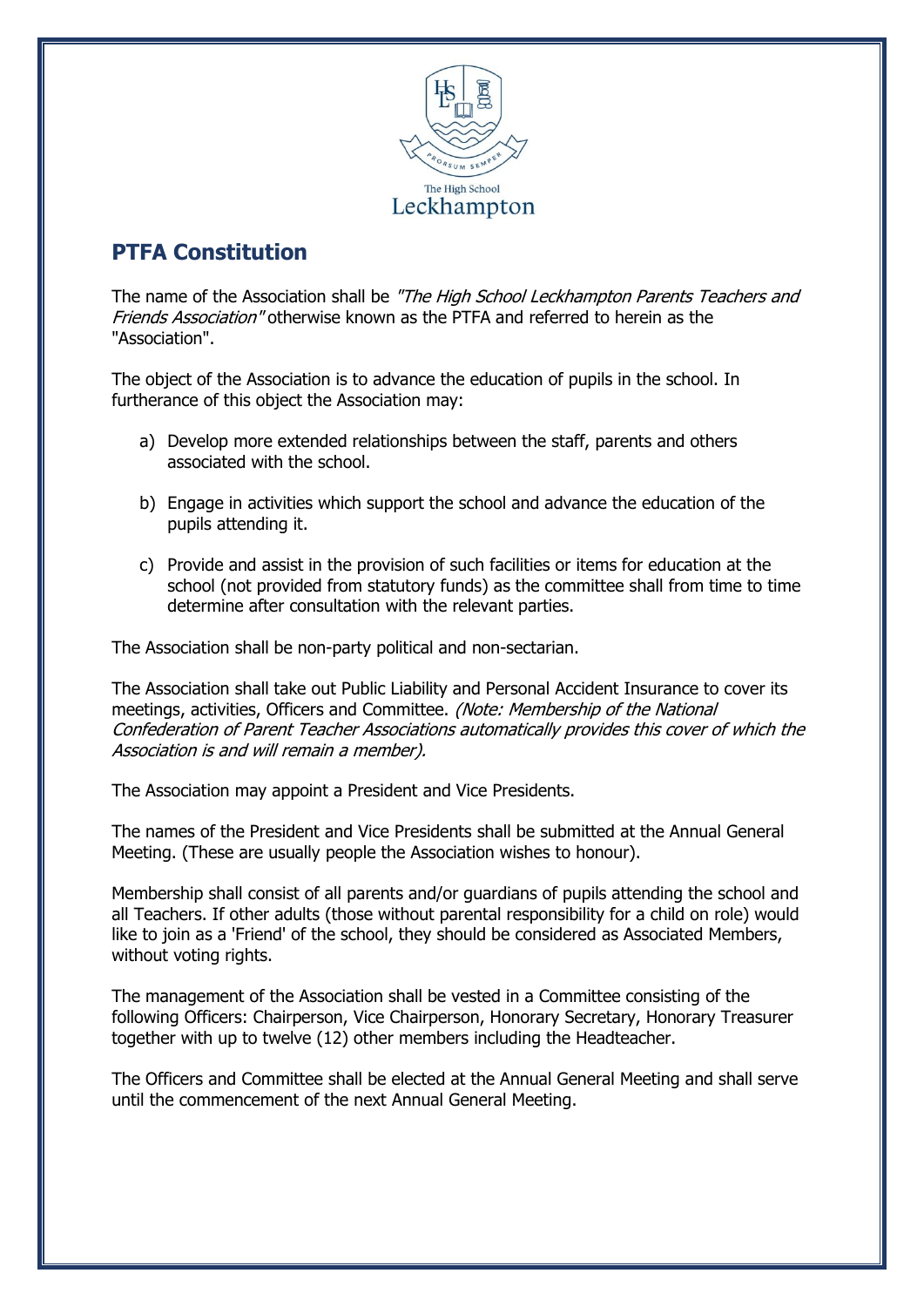

## **PTFA Constitution**

Five (5) members of the Committee shall constitute a quorum. This must include: Chairperson, Vice Chairperson, Honorary Secretary, Honorary Treasurer and the Headteacher. The Committee shall have the power to co-opt a maximum of two (2). The Committee may appoint sub-committees, as it deems necessary and shall prescribe their function provided that all acts and proceedings of any such sub-committee shall be reported to the Committee as soon as possible and provided further that no such subcommittee shall expend funds of the Association otherwise than in accordance with a budget agreed by the Committee.

Committee meetings shall be held at least once each term.

The Annual General Meeting will be held on the Thursday evening of Week 39 in each year.

At the Annual General Meeting, the chair shall be taken by the Chairperson or in the Chairpersons absence the Vice Chairperson of the Committee.

Nominations shall be proposed and seconded by members and should have the consent of the nominee.

Nominations may be made at any time prior to the commencement of the Annual General Meeting.

The Committee may fill casual vacancies by co-option until the next Annual General Meeting.

An auditor or independent examiner reasonably considered by the Committee to be competent to examine the accounts, who is not a member of the Committee, shall audit or independently examine the accounts and books of the Association.

Special General Meetings may be called at the written request of a minimum of 10 members.

Thirty days notice shall be given of any Special General Meeting to all members of the Association.

The Honorary Treasurer shall be responsible for keeping account of all Income and Expenditure and shall present a Financial report to all Committee meetings and shall present the accounts duly audited or Independently examined for approval by the members at the Annual General Meeting.

Bank Accounts shall be operated in the name of the Association and withdrawals shall be made on the signature of any two of the Officers of the Association.

The financial year shall commence on 1 September.